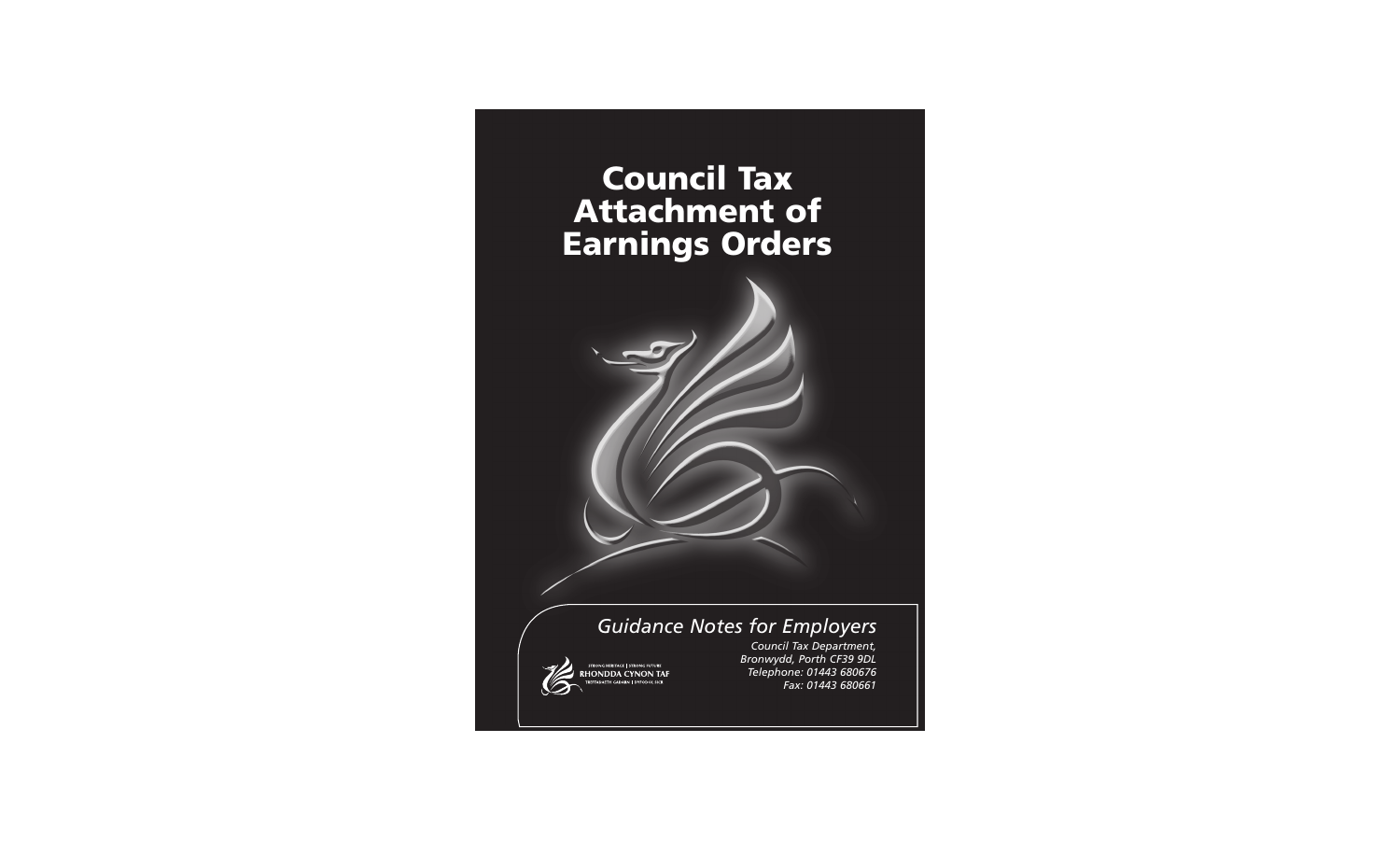## **PRINT TOO SMALL?**

If you require this in large print, braille or talking tape please telephone 01443 681081

# **RHY FÂN I'W DDARLLEN?**

Os hoffech chi gael fersiwn print bras, braille neu gasét sain o'r cynhoeddiad, ffoniwch 01443 681081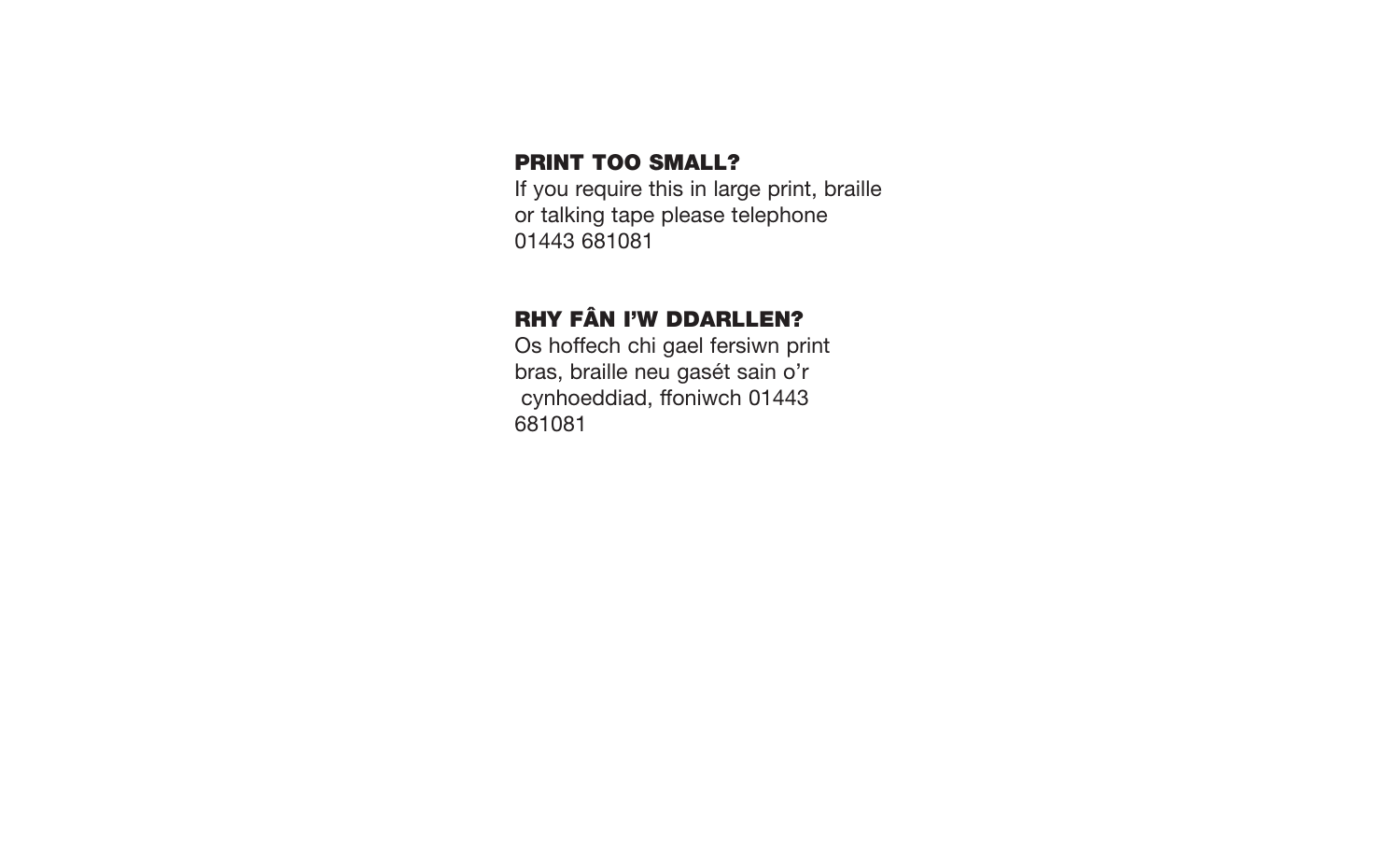## **Introduction**

- 1. The National Assembly for Wales has prepared this note to help employers with the administration of Council Tax Attachment of Earnings Orders (CTAEOs). CAEOs may be issued by local authorities following the granting of a liability order in respect of a council tax debt in accordance with the Council Tax (Administration and Enforcement) Regulations 1992 (SI No. 613), as amended. The note outlines the procedures involved and the roles of the employer, the debtor and the local authority. Some more detailed advice, in the form of questions and answers, is given in Annex A.
- 2. A CTAEO is a legal document and places certain duties on the employer and the debtor alike. These duties are expanded in the note. Failure to carry these out could lead to a fine.
- 3. If this is the first CTAEO that you have received you will note that while they follow the broad principles of AEOs arising from the Attachment of Earnings Act 1971 in that a regular deduction is to be made from net earnings, there are, however, a number of important differences. For instance, with CTAEOs the deduction is calculated by the employer rather than specified by the court. Annex B outlines the action to take when more than one such order has been served.

### **An Outline of the Procedure**

- 4. The sequence of events leading to the issue of a CTAEO is as follows:
	- (a) when a local authority issues a council tax bill and a reminder but does not receive payment, it may apply to a Magistrates' Court for a summons directing a person to appear before the court to explain why the council tax has not been paid;
	- (b) if non-payment is proved, the court issues a liability order for council tax payable, plus the costs incurred by the local authority in obtaining the liability order. Once it has obtained a liability order, the local authority has a number of options, including attachment of earnings, for recovering the amount stated in the liability order;
	- (c) if it considers attachment of earnings is the appropriate course the authority will issue a CTAEO to the employer whom it believes has the debtor in his employment, sending a copy of the order to the debtor. The order sets out the amount of council tax outstanding and requires that deductions are calculated in accordance with the regulations from net earnings. The order is in a standard form prescribed in regulations to ensure a consistent presentation of information. It must include the prescribed deduction tables and a copy of the regulations which deal with CTAEOs A copy of the order and the required enclosures is at Annex C.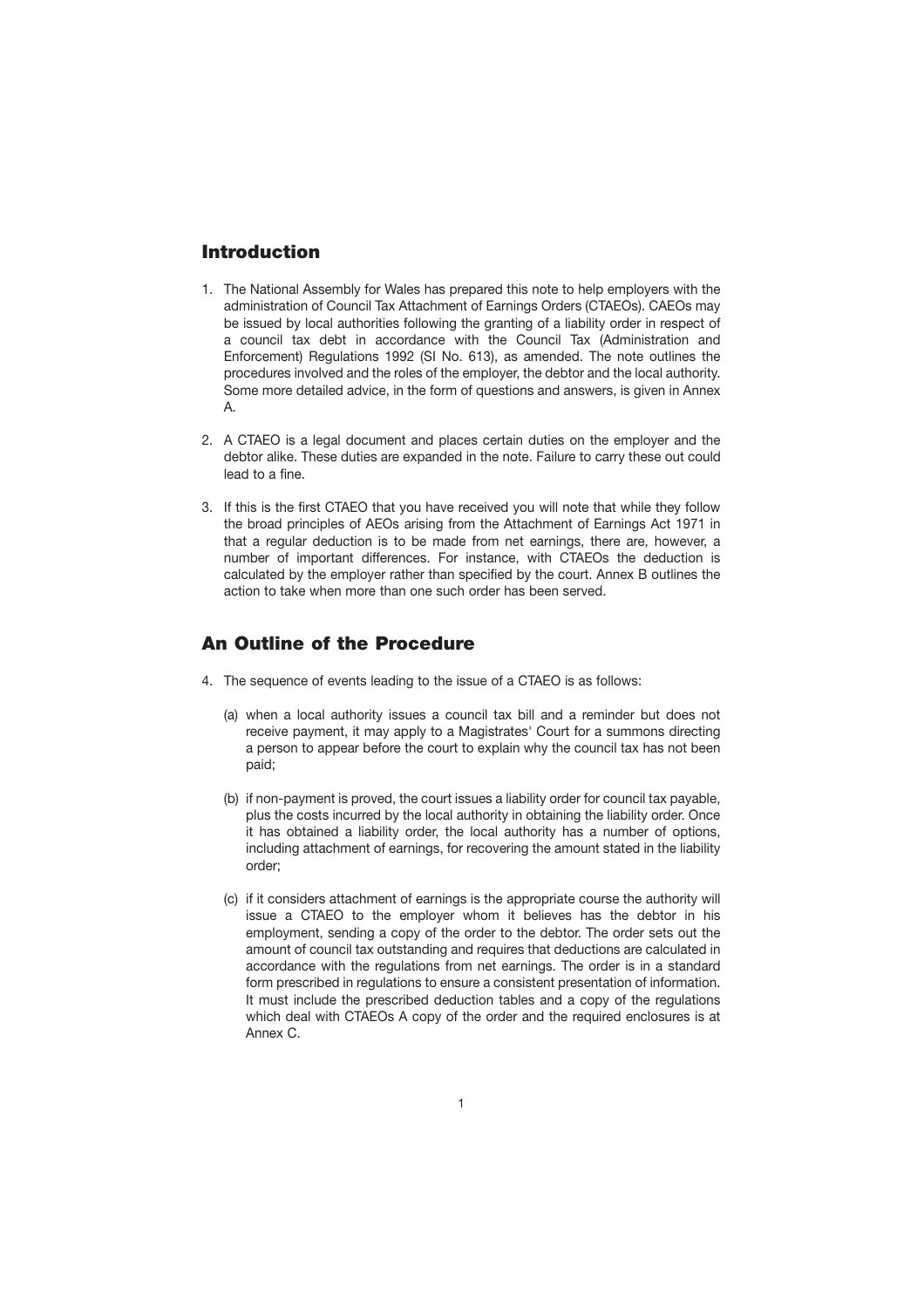## **What the employer must do**

- 5. On receiving a CTAEO the employer must:
	- seek to make deductions from the employee's net earnings under the CTAEO as soon as possible (there is a definition of net earnings in Annex A);
	- calculate the deductions using the tables in the regulations;
	- tell the employee the total deductions made under the order, normally at the same time as his pay statement is issued; and
	- pay the deductions to the local authority no later than the 18th day of the month following the month in which the deduction was made.
- 6. The employer may deduct an additional £1 from his employee's pay in respect of each deduction towards his own administrative costs.

## **Notifications**

7. The employer is required to notify the local authority about certain matters, and may be fined for failing to do so. Where the employer receives an order relating to someone whom he does not employ he should, within 14 days, tell the local authority. Likewise he should tell the authority when a debtor for whom a CTAEO is in place leaves his employment, again within 14 days. The employer should also tell the relevant local authority if anyone subject to a CTAEO becomes his employee. This should be done within 14 days of the debtor becoming the employee, or of the date when the employer becomes aware that an order is in force against the employee, whichever is latest.

### **What the debtor must do**

8. A debtor must tell the authority which made the CTAEO if he changes employment. In notifying such a change the debtor should give details, in so far as he is able, of his earnings; expected deductions from such earnings in respect of income tax, national insurance and superannuation; the name and address of the employer and his work or identity number. This information must be given within 14 days of the change of employment. Debtors could be subject to a fine if they fail to notify local authorities in this way.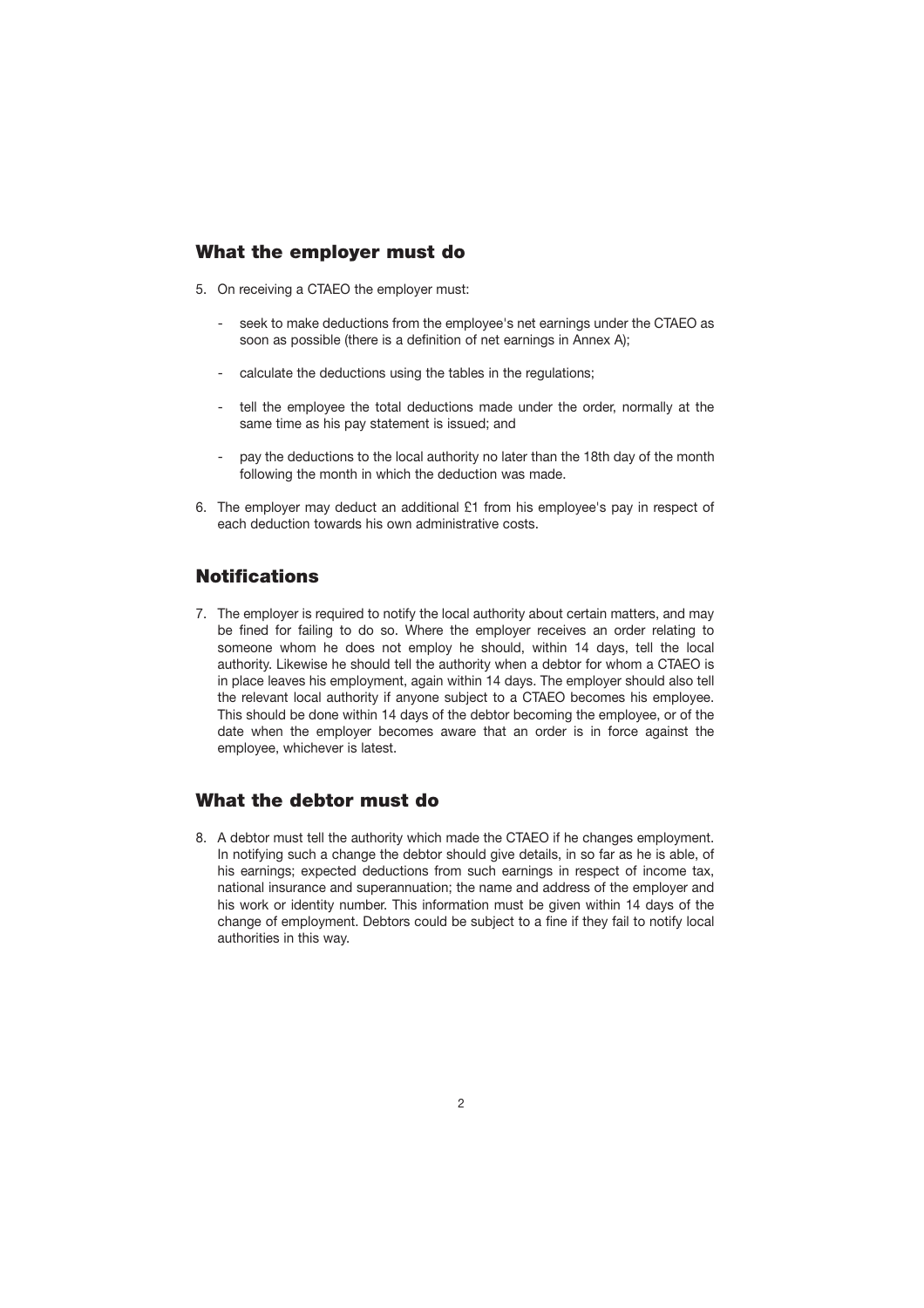## <span id="page-4-0"></span>**What the authority must do**

- 9. An authority must tell the employer when the whole amount to which a CTAEO relates has been paid, including when the payment was not made by means of a CTAEO.
- 10. An authority may, on its own account, or on application by the debtor or the debtor's employer, make an order discharging the CTAEO. Where a CTAEO is discharged the authority should notify the employer.

## **More detailed advice**

11. Annex A sets out some questions and answers which cover the handling of CTAEOs in more detail. If you have any queries about a CTAEO, you should contact the relevant local authority in the first instance. Should you have difficulties which cannot be resolved by the authority which has made the order, further advice can be obtained from the Local Government Finance Division, National Assembly for Wales, 4th Floor, Cathays Park, Cardiff, CF1 3NQ (Tel: 029 20823615).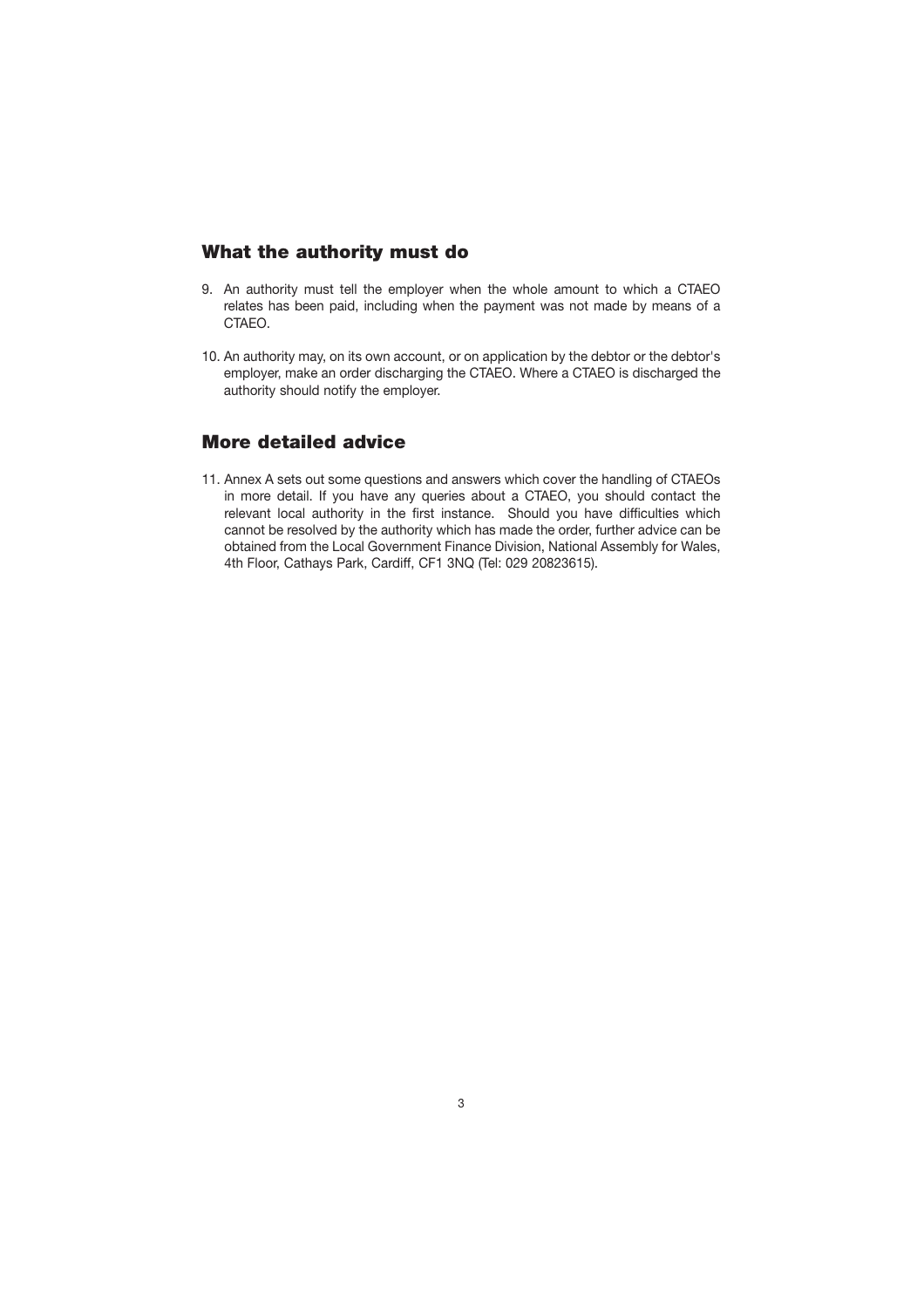## <span id="page-5-0"></span>**Annex A Council Tax Attachment of Earnings Orders (CTAEO) Questions and Answers**

#### *1. What is a Council Tax Attachment of Earnings Order?*

Where there is non-payment of council tax the local authority can apply to a magistrates' court for a liability order against the defaulter. If a court grants a liability order an authority has a number of options for recovering the outstanding amount. One of these is a Council Tax AEO (CTAEO). The CTAEO will be in a form prescribed in the regulations (copy at Annex C). It contains the name of the debtor, his payroll number (if known) and the local authority reference. It confirms that the named person is liable for council tax and specifies the amount of council tax that has still to be paid. Deductions in line with the order should be made as soon as possible after the order has been received.

#### *2. What Duties Does This Order Place On An Employer?*

This order is a legal document and places certain duties on an employer, so it is important that you know the governing principles. Details of your statutory duties are set out at paragraph 13 below.

If the person who is the subject of the order is in your employment you should make deductions from his or her earnings as explained below. These deductions should begin as soon as possible after the receipt of the order. The amount deducted should then be forwarded to the authority by the 18th day of the month following the month in which the deduction was made.

As well as the amount to be deducted and paid to the authority you may also deduct £1 per transaction from your employee' towards your administrative costs. With each deduction made a written statement of the cumulative amount deducted, including any £1 deducted from your employee in respect of your administrative costs, should be supplied to your employee. This can normally be done when a pay statement is issued, but, if this is not convenient, may be done as soon as possible after the deduction is made.

If the employee has moved on or has never been in your employment you should inform the issuing authority within 14 days and your liability to do anything under the order will cease.

#### *3. How Long Does This Order Last?*

Deductions should be made each pay day until the total amount specified on the order has been paid over to the authority; until the person has left your employment, or until the order is discharged by the authority. When the employee leaves your employment and you have notified the local authority nothing further is required of you. The local authority will have to serve a copy of the order on the new employer which will state the amount remaining to be deducted.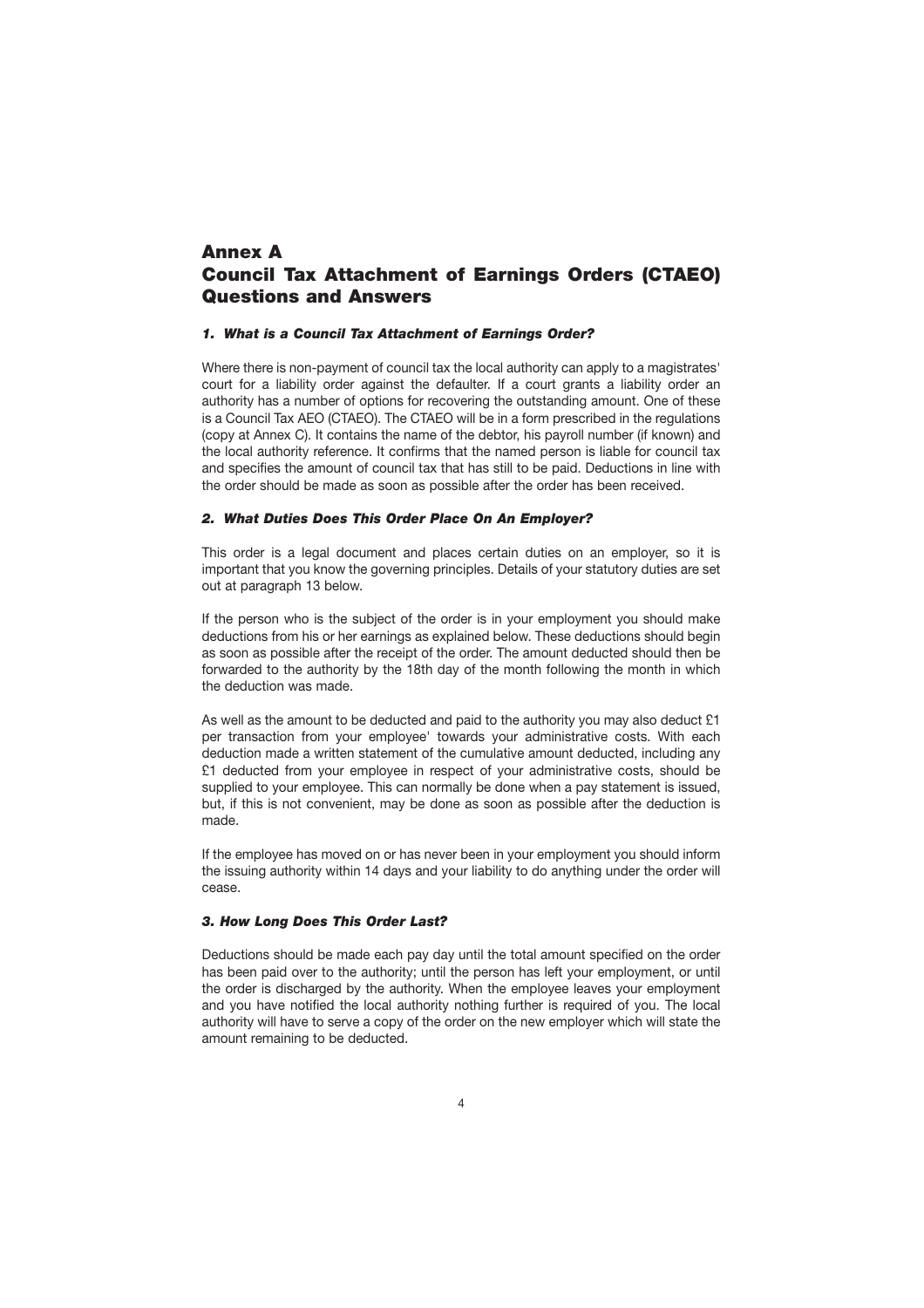#### <span id="page-6-0"></span>*4. How Much Should Be Deducted?*

The amount to be deducted is dependent on the total net earnings received by the employee. Annex C, includes tables which specify the percentage to be deducted according to the amount of net earnings and the frequency of the pay period.

#### *5. What Are Net Earnings?*

For the purposes of these orders net earnings means earnings after the deduction of income tax, primary Class 1 national insurance contributions, superannuation contributions and any deduction with a higher priority. Earnings do not include Tax Credits as defined in the Tax Credits Act 2002. See paragraph 10 if an employee receives holiday pay.

#### *6. What Are Earnings?*

Earnings are defined as sums payable by way of:

- wages or salary (including any fees, bonus, commission, overtime pay or other emoluments payable in addition to wages or salary payable under a contract of service).
- statutory sick pay

Earnings do not include:

- sums payable by public departments of the Government of Northern Ireland or of a territory outside the United Kingdom;
- pay and allowances of members of the armed forces:
- benefit or allowances payable under any enactment relating to social security (this includes maternity pay);
- allowances payable in respect of disablement or disability; and
- wages payable to a person as a seaman, other than as a seaman of a fishing boat.
- A Tax Credit as defined in the Tax Credit Act 2002

#### *7. Are Your Training Allowances Earnings?*

No.

#### *8. How Do I Use The Tables In Annex C?*

Column 1 of each table details pay bands which correspond to net earnings. Column 2 details the percentage of earnings to be deducted. Locate the earnings band in column 1 and then read across to column 2 to find the percentage and then calculate the amount to be deducted.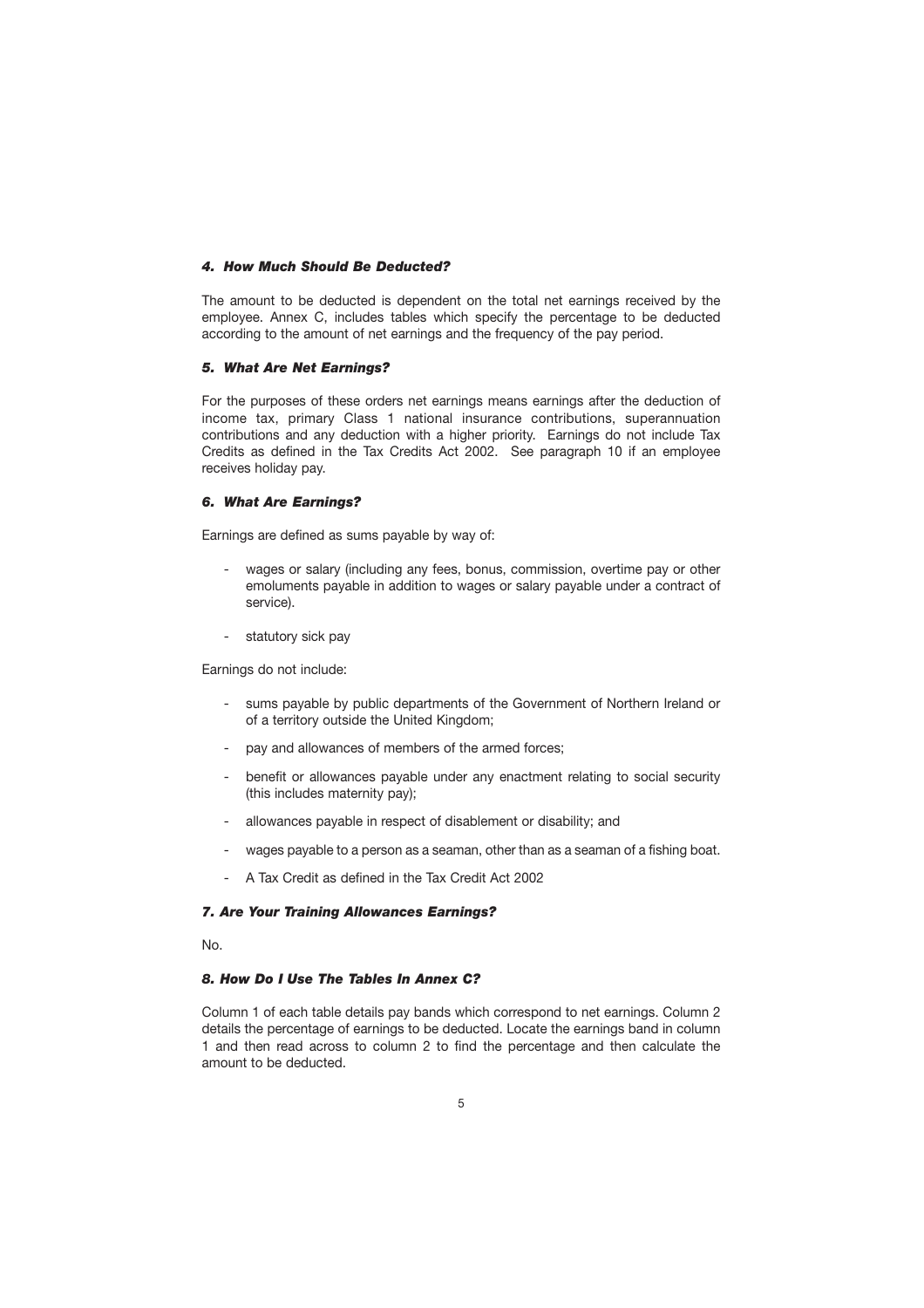#### *9. How Do I Know Which Table To Use?*

Since the majority of people are paid at regular intervals this should normally be straightforward but there will be cases of irregular payment. The examples listed below may help you to decide which deductions should be made.

#### **Weekly**

If the person is paid weekly then deductions should be made in line with Table A.

#### **Monthly**

If the person is paid monthly then deductions should be made in line with Table B.

#### **Other Weekly Intervals**

If the person is paid at intervals of a whole number of weeks then the net earnings should be divided by the number of weeks in the pay period. Table A should then be used to work out the appropriate weekly deduction and the resulting amount multiplied by the number of weeks in the period.

#### **More than One Month**

If a person is paid at intervals of a whole number of months the net earnings should be divided by the number of months in the pay period. Table B should then be used to work out the appropriate monthly deduction and the resulting amount multiplied by the number of months in the period.

#### **Regular intervals - not whole weeks or months**

If a person is paid at regular intervals, but not at intervals of a whole number of weeks or months then net earnings should be divided by the number of days. Table C should then be used to work out the appropriate daily rate, which should then be multiplied by the number of days in the period.

#### **Two or more series of payments at regular intervals**

If the person is paid in two or more series and payments are made in regular intervals, then select the series with the shortest interval between payments and use the tables as described above. In addition, deduct 20% of the net earnings payable in every other series. If the person is paid in two or more series and all the intervals are the same length, then select one of these, make deductions as described above, and in addition deduct 20% of the net earnings payable in every other series

#### **Example:**

An employee's net pay is £150 weekly and £600 monthly.

A deduction of £10.50 is made for the weekly pay and £120 for the monthly pay (ie 20% of £600).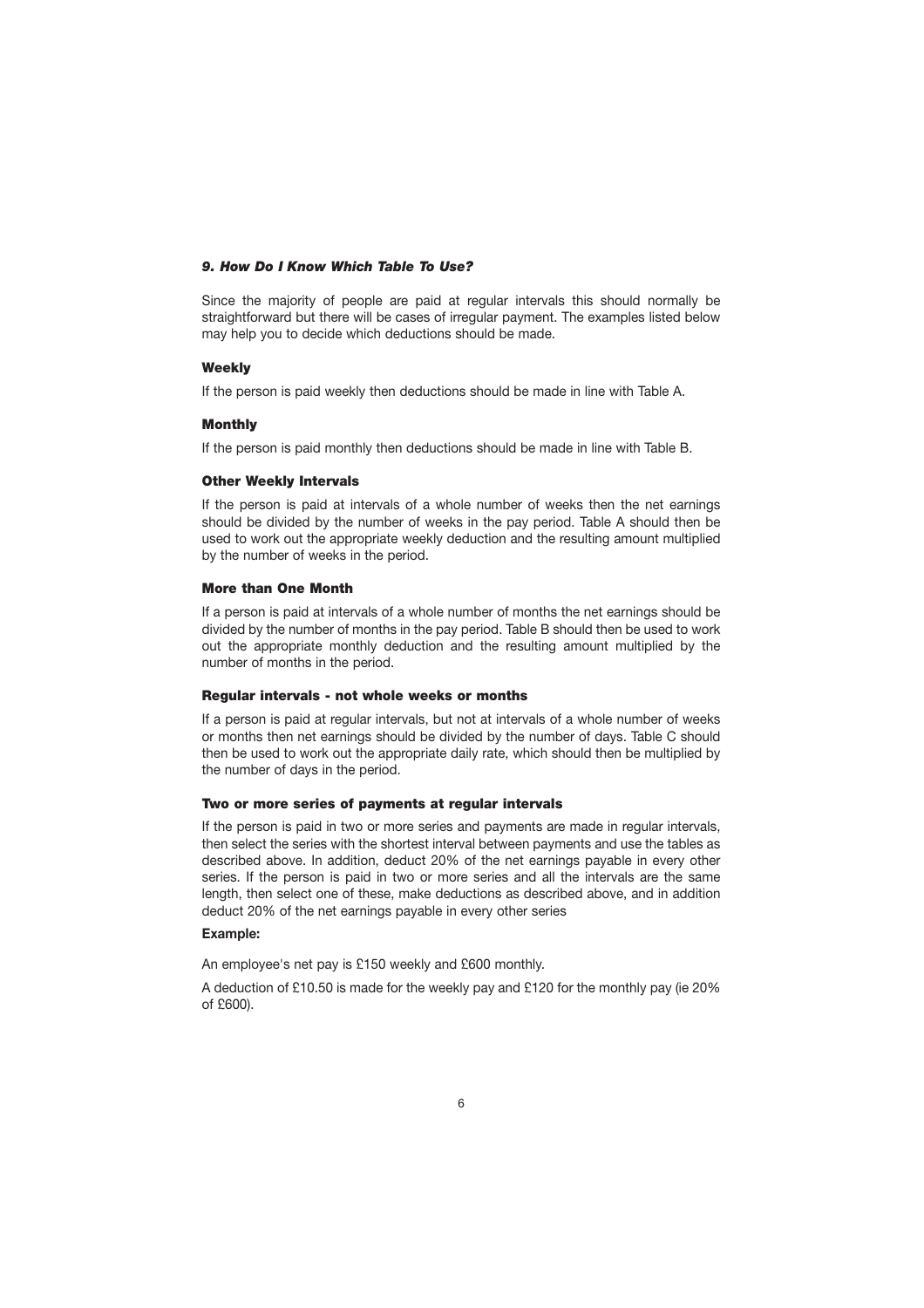#### <span id="page-8-0"></span>**Irregular intervals**

If the person is paid at irregular intervals the net earnings should be divided by the number of days since the last payment and Table C should be used to work out the appropriate daily deductions, which in turn should be multiplied by the number of days in the period.

#### **Example:**

An employee's net pay:

- (a) £90 (from 1 April to 9 April 9 days)
- (b) £120 (from 10 April to 19 April -10 days)
- (c) £176 (from 20 April to 30 April -11 days)

The deductions to be made would be:

- (a)  $90/9 = £10$ . Daily deduction = £10 x 3% ie £0.30. Deduction to be made for period =  $9 \times £0.30 - £2.70$ .
- (b)  $120/10 = £12$ . Daily deduction = £12 x 3% ie £0.36. Deduction to be made for period =  $10 \times £0.36 = £3.60$ .
- (c)  $176/11 = £16$ . Daily deduction = £16 x 5% ie £0.80. Deduction to be made for period =  $11 \times £0.80 = £8.80$ .

#### **Regular and irregular intervals**

If on the same pay day the person is to be paid regular period earnings and irregular period earnings these amounts should be added together and treated as earnings payable at the regular interval, the appropriate table being used.

#### **Example:**

An employee receives £250 as normal net weekly pay. In addition, £350 is received every 15 days for a different task. The deductions to be made would be for weekly earnings (table A) of £250 + £350 = £600. The deduction rate for £600 is 17% of the first £370 plus 50% of the remainder ie £62.90 + £115 = £177.90.

#### *10. What Do I Deduct If There Is An Advance For Holiday Pay?*

The amount to deduct is the aggregate of:

- (a) the amount that would have been deducted on the day day if there had been no advance of pay; and
- (b) the amounts that would have been deducted if the amount advanced had been paid on the normal pay day or days.

#### **Example:**

An employee receives £800 on the pay day. This comprises £300 for the week in which the pay day falls and includes overtime of £100; and £500 for 2 weeks holiday advance ie two weeks of standard pay at £250 per week. The amount to be deducted is:  $(17\% \text{ of } £300 = £51.00) + (12\% \text{ of } £250 \times 2 = £60) = £111.00.$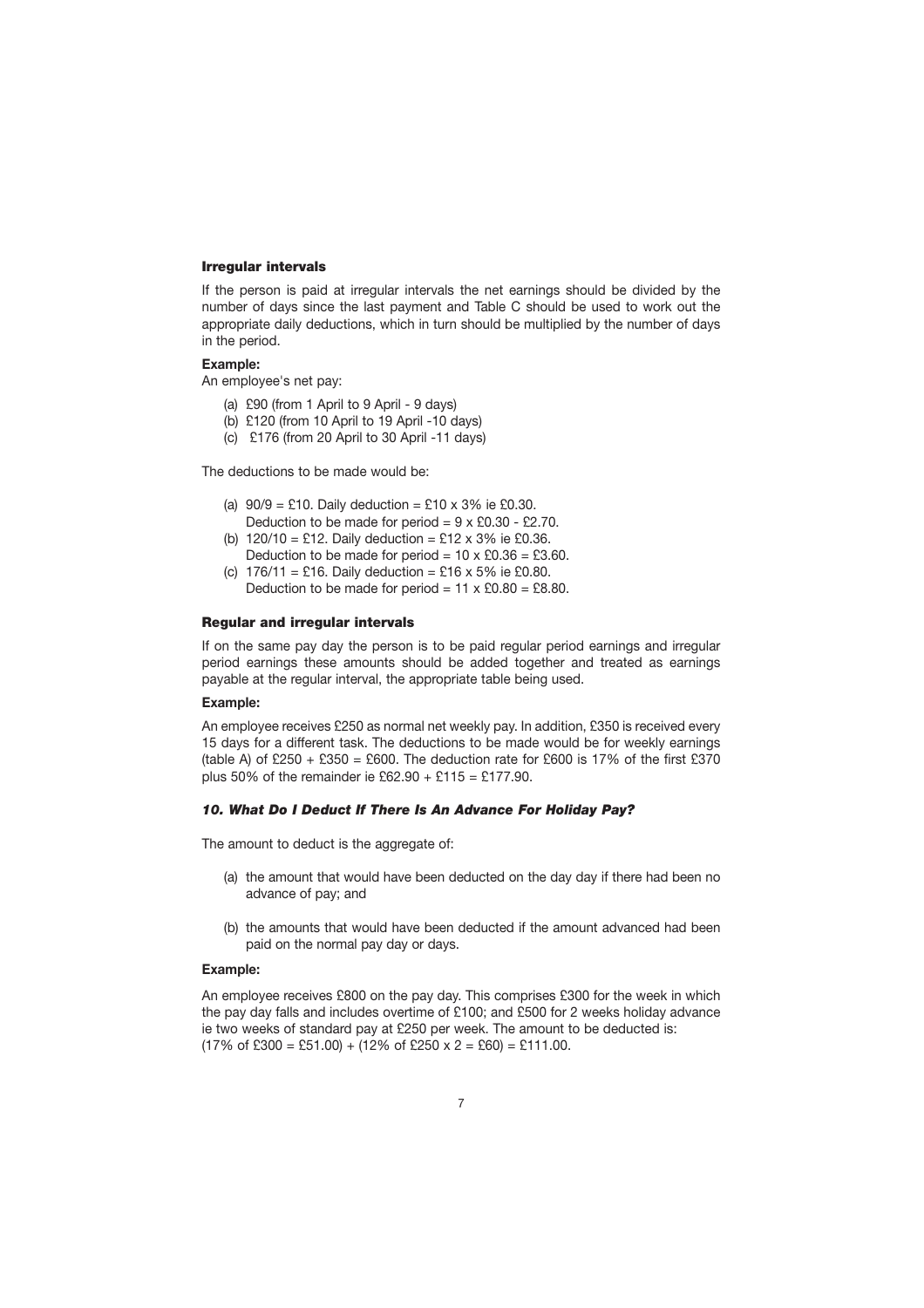#### *11. How Should I Deal With Loans Made For Other Purposes?*

Loans made, for example, for the purchase of a season ticket or for helping with moving house, are not advances of pay and should not be counted as earnings.

The way that repayments of such loans are treated in calculating a deduction depends on the date that the CTAEO was made:

for calculating a deduction under a CTAEO made before 1 April 1995, net earnings should be reduced by the amount of the repayment made to the employer; and,

for CTAEOs made on or after 1 April 1995, the AEO deduction should be based on net earnings before any loan repayment.

#### *12. What Do I Do If There Is An Attachment Of Earnings Order Already In Force?*

See Annex B for full details of how to deal with multiple orders. The following examples will, however, cover most situations.

- (a) If there is already a CTAEO in place the new CTAEO is still applied, in date sequence, with the later order being applied to the residue of earnings. However, if there are already two or more CTAEOs in payment, then no further CTAEO can be actioned and the local authority should be notified accordingly.
- (b) If there is already a community charge AEO (CCAEO) in place then the new CTAEO is still applied, in date sequence, with the later order being applied to the residue of earnings. However, please note that, unlike part (a) above, a single CTAEO should still be actioned irrespective of the number of CCAEOs, or other non council tax orders, already in force.
- (c) Any 1971 Act non-priority orders are to be applied (in date order) after all other orders.

#### *13. Statutory Duties Placed On Employers?*

A CTAEO is a legal document and places certain duties on employers and debtors. A summary of these legal duties is below.

An employer could be liable for a fine if he:

- (a) fails to comply with the order unless he can prove all reasonable steps were taken to comply;
- (b) fails to give all required notifications relating to the CTAEO;
- (c) in giving notification makes a statement which he knows to be false in a material particular or recklessly make a statement which is false in a material particular.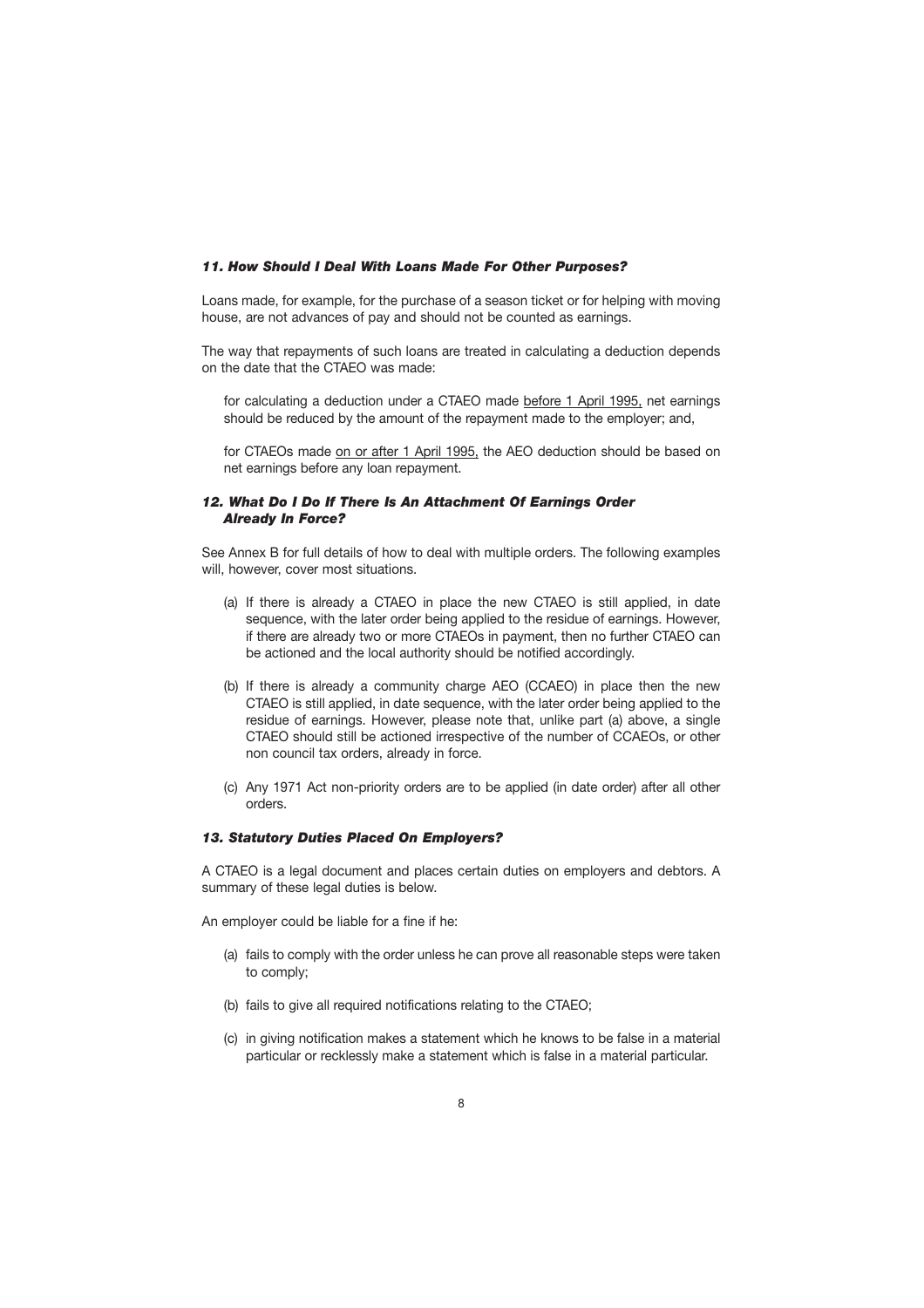#### *14. Statutory Duties Placed On Debtors*

Debtors could be liable for a fine for:

- (a) failure, without reasonable excuse, to supply information;
- (b) making a statement which they know to be false in a material particular.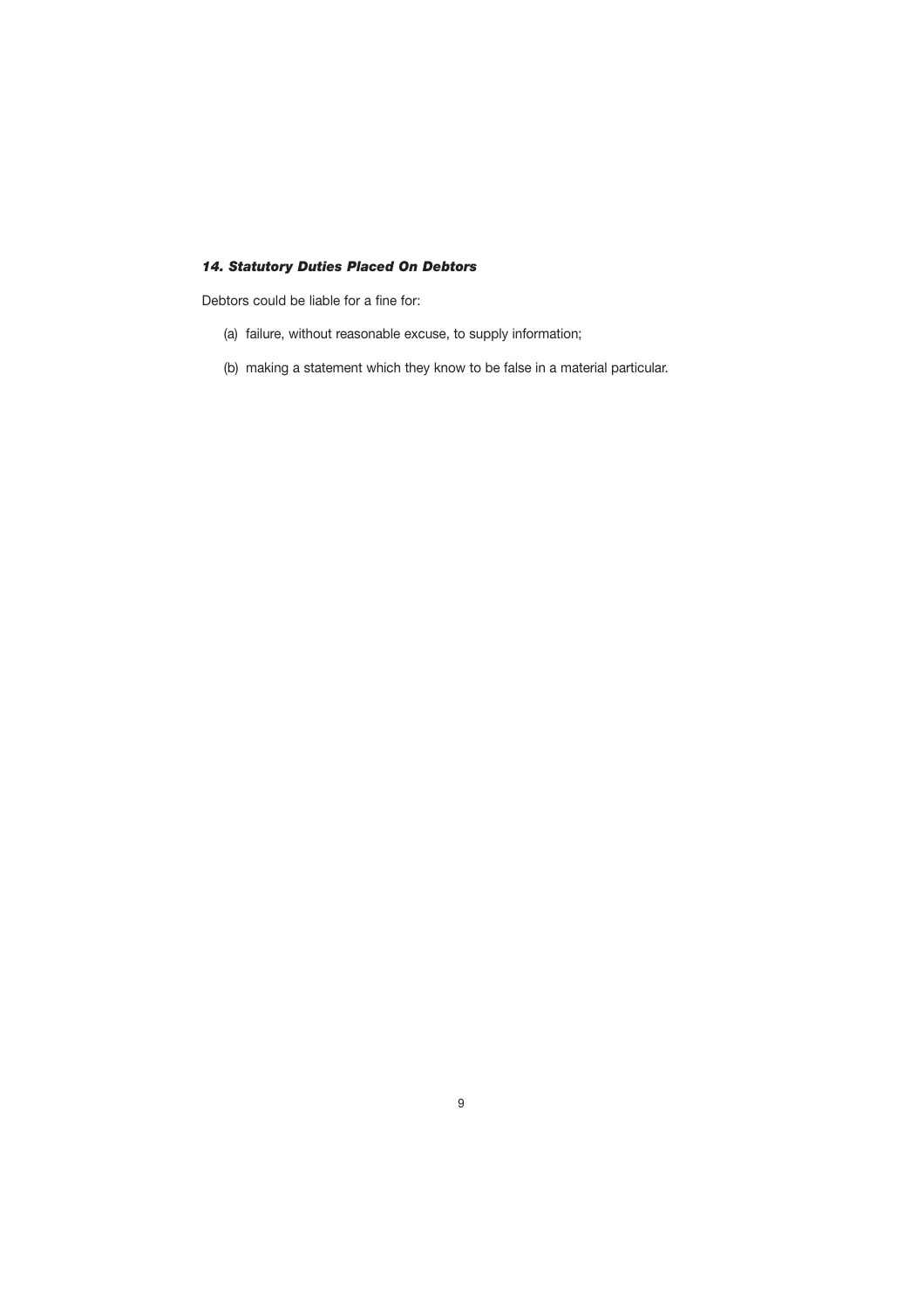## **Annex B**

## REGULATIONS 32 AND 38 TO 42 OF, AND SCHEDULE 4 TO, THE COUNCIL TAX (ADMINISTRATION AND ENFORCEMENT) REGULATIONS 1992

#### **Interpretation And Application Of Part Vl**

**32.** – (1) In this Part –

"attachment of allowances order" means an order under regulation 44;

"attachment of earnings order" means an order under regulation 37;

"charging order" means an order under regulation 50;

"debtor" means a person against whom a liability order has been made;

"earnings" means sums payable to a person

- (a) by way of wages or salary (including any fees, bonus, commission, overtime pay or other emoluments payable in addition to wages or salary or payable under a contract of service), or
- (b) by way of statutory sick pay,

but, in so far as the following would otherwise be treated as earnings, they shall not be treated as such:

- (i) sums payable by any public department of the Government of Northern Ireland or of a territory outside the United Kingdom;
- (ii) pay or allowances payable to the debtor as a member of Her Majesty's forces;
- (iii) allowances or benefit payable under the Social Security Acts (a);
- (iv) allowances payable in respect of disablement or disability; and
- (v) wages payable to a person as a seaman, other than wages payable to him as a seaman of a fishing boat;
- (vi) A Tax Credit under the Tax Credit Act 2002

"the Income Support Regulations" means the Council Tax (Deductions from Income Support) Regulations 1993;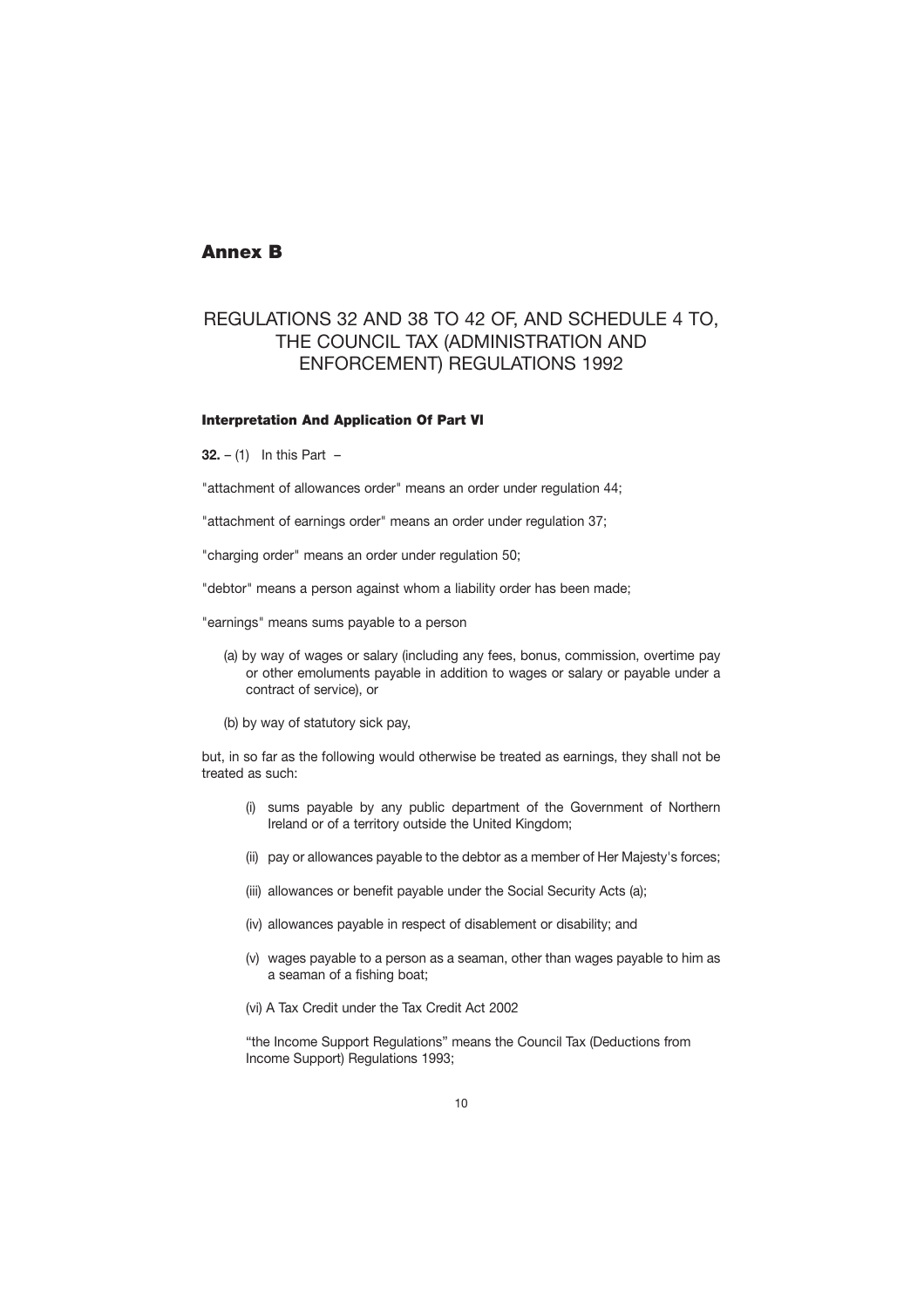"liability order" means an order under regulation 34; and

"net earnings" in relation to an employment means the residue of earnings payable under the employment after deduction by the employer of

- (a) income tax;
- (b) primary Class 1 contributions under Part 1 of the Social Security Contributions and Benefits Act 1992 (b); and
- (c) amounts deductible under any enactment, or in pursuance of a request in writing by the debtor, for the purposes of a superannuation scheme, namely any enactment, rules, deed or other instrument providing for the payment of annuities or lump sum –
	- (i) to the persons with respect to whom the instrument has effect on their retirement at a specified age or on becoming incapacitated at some earlier age, or
	- (ii) to the personal representatives or the widows, relatives or dependants of such persons on their death or otherwise,

whether with or without any further or other benefits; and where an order under regulation 32 (making of attachment of earnings order) of the Community Charges (Administration and Enforcement) Regulations 1989 made before the making of the attachment of earnings order remains in force,

- (2) In sub-paragraph (v) of the definition of "earnings" in paragraph (1) above expressions used in the Merchant Shipping Act 1894 (c) have the same meanings as in that Act.
- (3) Regulations 33 to 53 apply for the recovery of a sum which has become payable to a billing authority under Part V and which has not been paid; but their application in relation to a sum for which persons are jointly and severally liable under that Part is subject to the provisions of regulation 54 (joint and several liability).
- (4) References in this Part to a sum which has become payable and which has not been paid include references to a sum forming part of a larger sum which has become payable and the other part of which has been paid.
- (5) Any reference in this part to the day on or time at which a notice is issued, is a reference-
- (a) If the notice is served in the manner described in section 233(2) of the Local Government Act 1972 by being left at, or sent by post to, a person's proper address, to the day on or time at which it is so left or posted, or
- (b) in any other case, to the day on or time at which the notice is served.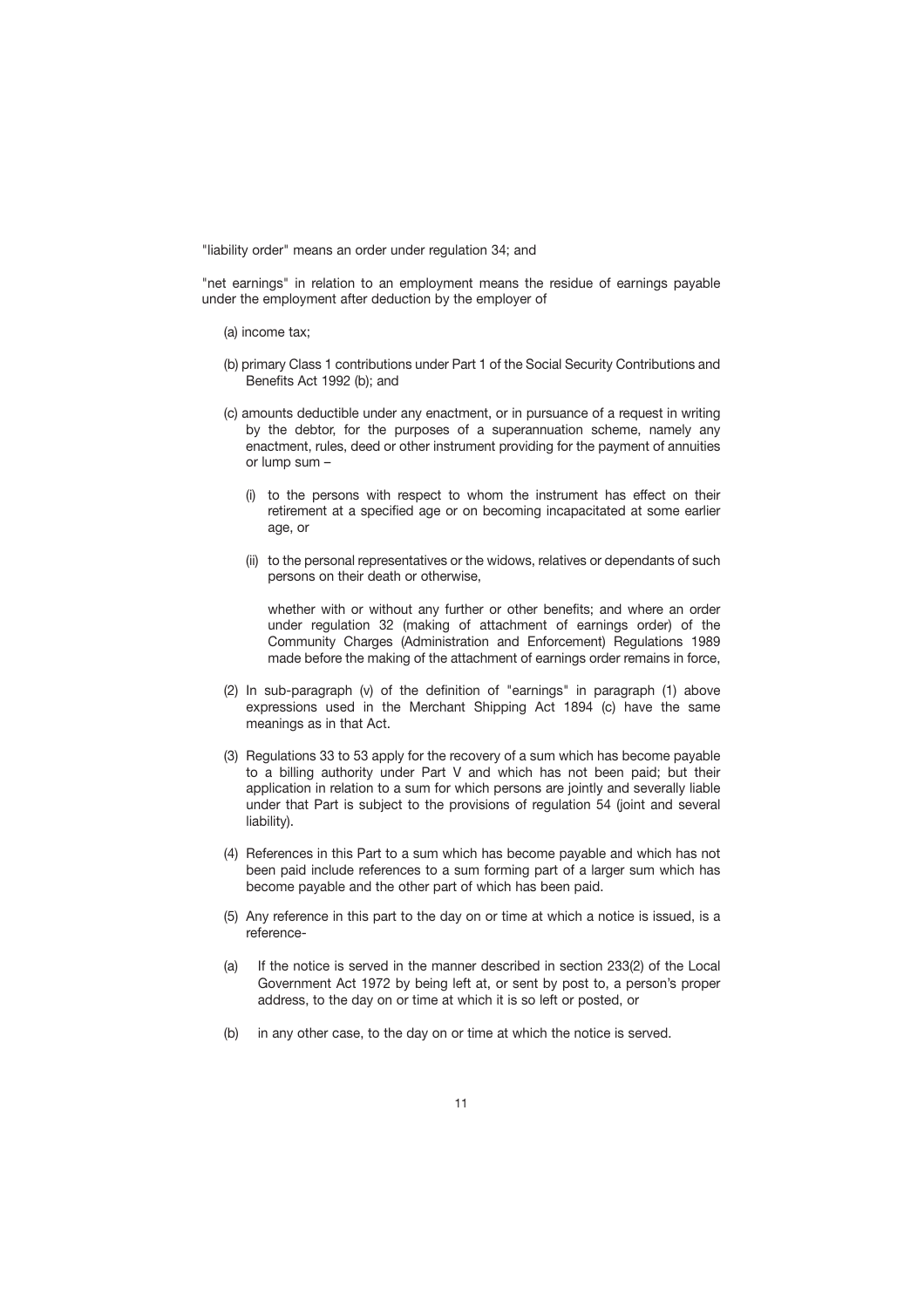#### <span id="page-13-0"></span>**Deductions Under Attachment Of Earnings Order**

- **38. -**(1) Subject to paragraphs (2) and (3), the sum to be deducted by an employer under an attachment of earnings order on any pay day shall be –
	- on that pay-(a) where the debtor's earnings from the employer are payable weekly, a sum equal to the appropriate percentage of the net earnings otherwise payable day; and for this purpose the appropriate percentage is the percentage (or  $p \in P$  p e r c e n t a g e s ) specified in Column 2 of Table A in Schedule 4 in relation to the band in Column 1 of that Table within which the net earnings fall;
	- (b) where his earnings from the employer are payable monthly, a sum equal to the appropriate percentage of the net earnings otherwise payable on that pay-day; and for this purpose the appropriate percentage is the percentage (or percentages) specified in Column 2 of Table B in Schedule 4 in relation to the band in Column 1 of that Table within which the net earnings fall;
	- (c) where his earnings from the employer are payable at regular intervals of a whole number of weeks or months, the sum arrived at by
		- (i) calculating what would be his weekly or monthly net earnings by dividing the net earnings payable to him by the employer on the payday by that whole number (of weeks or months, as the case may be),
		- (ii) ascertaining the percentage or percentages specified in Column 2 of Table A (if the whole number of weeks) or of Table B (if the whole number of months) in Schedule 4 opposite the band in Column 1 of that Table within which the notional net earnings calculated under paragraph (i) fall, and
		- (iii) calculating the sum which equals the appropriate percentage (or percentages) of the notional net earnings for any of those weeks or months and multiplying that sum by the whole number of weeks or months, as appropriate.
	- (2) Where paragraph (1) applies and the amount to be paid to the debtor v., any pay-day includes an advance in respect of future pay, the sum to be deducted on that pay-day shall be the aggregate of the amount which would otherwise fall to be deducted under paragraph (1) and
	- (a) where the amount advanced would otherwise have been paid on a single payday, the sum which would have been deducted on that day in accordance with paragraph (1) if the amount advanced had been the amount of net earnings on that day; or
	- (b) where the amount advanced would otherwise have been paid on more than one pay-day, the sums which would have been deducted on each of the relevant pay-days in accordance with paragraph (1) if
		- (i) an equal proportion of the amount advanced had been paid on each of those days; and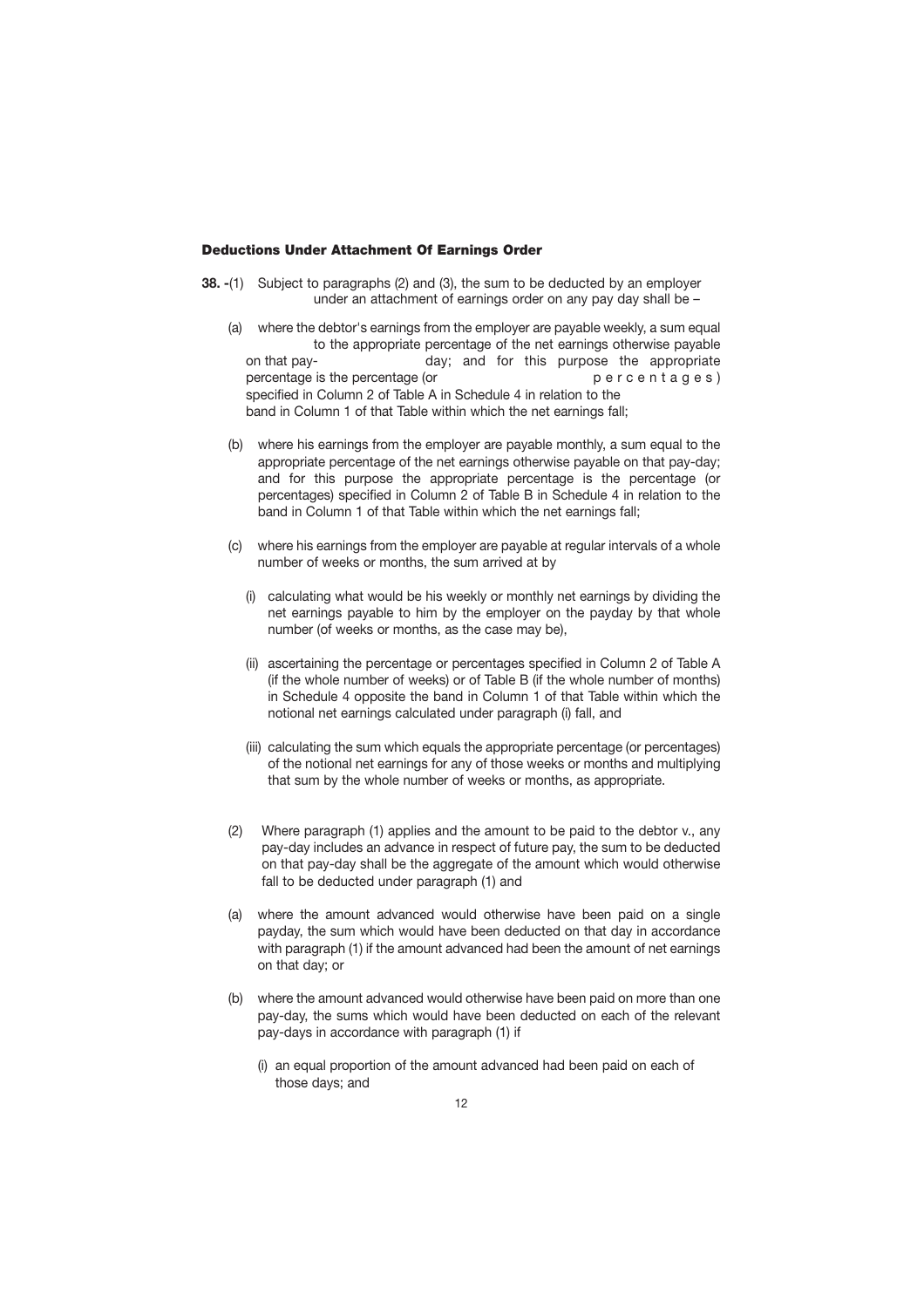- (ii) the net earnings of the debtor on each of those days had been an amount equal to that proportion.
- (3) Where the amount payable to the debtor on any pay-day is reduced by reason of an earlier advance of pay or by reason of the repayment by the debtor of a loan made to him by his employer for any purpose, the net earnings of the debtor on that day shall, for the purposes of paragraph (1), be the amount defined in regulation 32(1) less the amount of the deduction.
- (4) Subject to paragraphs (5) and (6), where the debtor's earnings from the employer are payable at regular intervals other than at intervals to which paragraph (1) applies, the sum to be deducted on any pay-day shall be arrived at by
- (a) calculating what would be his daily net earnings by dividing the net earnings payable to him by the employer on the pay-day by the number of days in the interval,
- (b) ascertaining the percentage or percentages specified in column 2 of Table C in Schedule 4 opposite the band in column 1 of that Table within which the notional net earnings calculated under sub-paragraph (a) fall, and
- (c) calculating the sum which equals the appropriate percentage (or percentages) of the notional daily net earnings and multiplying that sum by the number of days in the interval.
- (5) Where the debtor's earnings are payable as mentioned in paragraph (4), and the amount to be paid to the debtor on any pay-day includes an advance in respect of future pay, the amount of the debtor's notional net earnings under subparagraph (a) of that paragraph shall be calculated in accordance with the formula–

$$
\frac{A+B}{C+D}
$$

where –

- A is the amount of net earnings payable to him on that pay-day (exclusive of the amount advanced);
- B is the amount advanced;
- C is the number of days in the period for which the amount of net earnings is payable; and
- D is the number of days in the period for which, but for the agreement to pay in advance, the amount advanced would have been payable.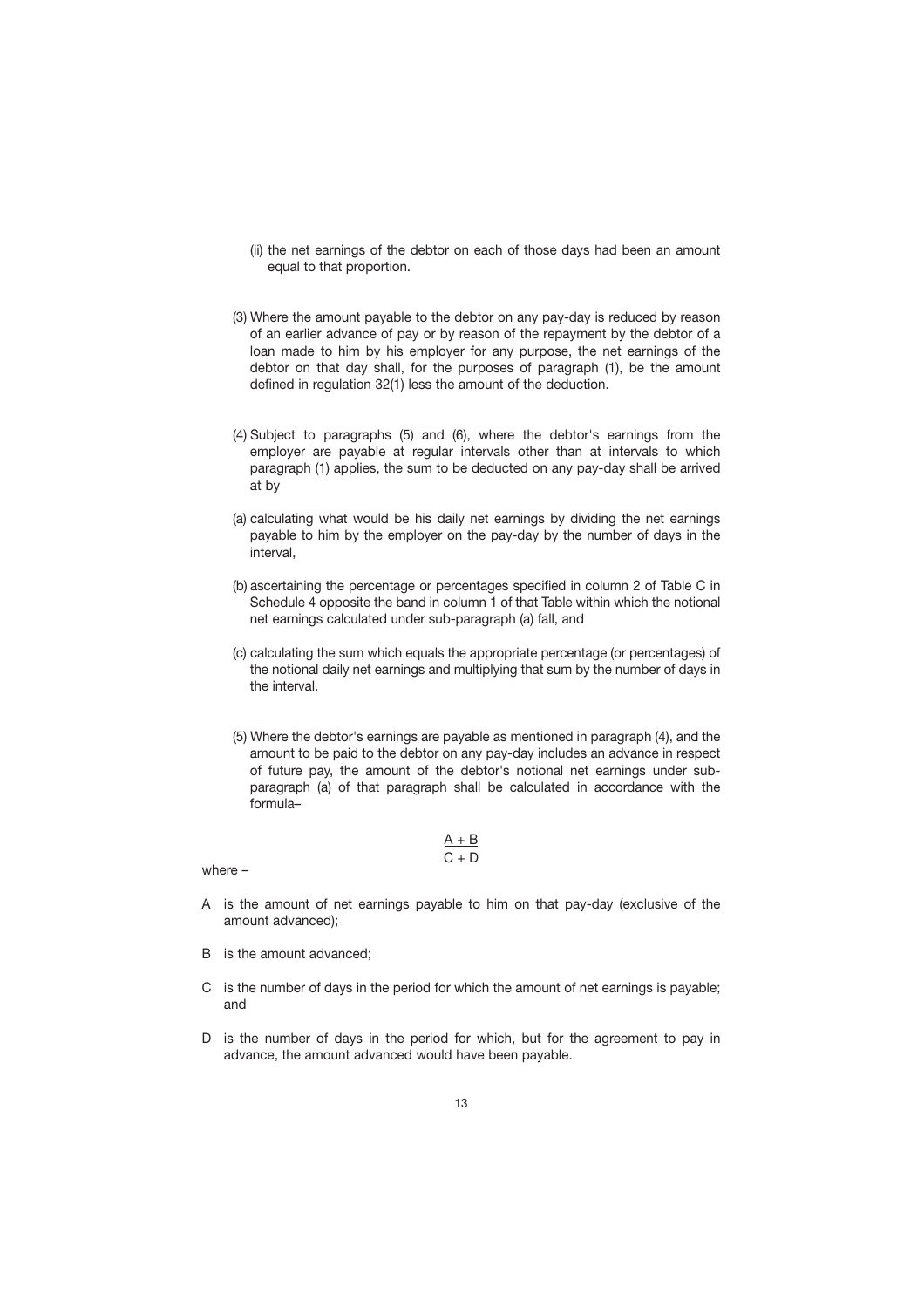- (6) Paragraph (3) applies in relation to paragraph (4) as it applies in relation to paragraph (1).
- (7) Where earnings are payable to a debtor by the employer by 2 or more series of payments at regular intervals
- (a) if some or all of the intervals are of different lengths
	- (i) for the purpose of arriving at the sum to be deducted, whichever of paragraphs (1), (2), (3), (4), (5) and (6) is appropriate shall apply to the series with the shortest interval (or, if there is more than one series with the shortest interval, such one of those series as the employer may choose), and
	- (ii) in relation to the earnings payable in every other series, the sum to be deducted shall be 20 per cent of the net earnings or, where on any pay-day an amount advanced is also paid, 20 per cent of the aggregate of the net earnings and the amount advanced;
- (b) if all of the intervals are of the same length, whichever of paragraphs (1), (2), (3), (4), (5) and (6) is appropriate shall apply to such series as the employer may choose and sub-paragraph (a)(ii) shall apply to every other series, and paragraph (3) shall apply in relation to sub-paragraph (a)(ii) above as it applies in relation to paragraph (1).
- (8) Subject to paragraphs (9) and (10), where the debtor's earnings from the employer are payable at irregular intervals, the sums to be deducted on any pay-day shall be arrived at by
- (a) calculating what would be his daily net earnings by dividing the net earnings payable to him by the employer on the pay-day
	- (i) by the number of days since earnings were last payable by the employer to him, or
	- (ii) if the earnings are the first earnings to be payable by the employer to him with respect to the employment in question, by the number of days since he began the employment;
- (b) ascertaining the percentage (or percentages) specified in column 2 of Table C of Schedule 4 opposite the band in column 1 of that Table within which the notional net earnings calculated under sub-paragraph (a) fall; and
- (c) calculating the sum which equals the appropriate percentage (or percentages) of the daily net earnings and multiplying that sum by the same number as that of the divisor for the purposes of the calculation mentioned in sub-paragraph (a).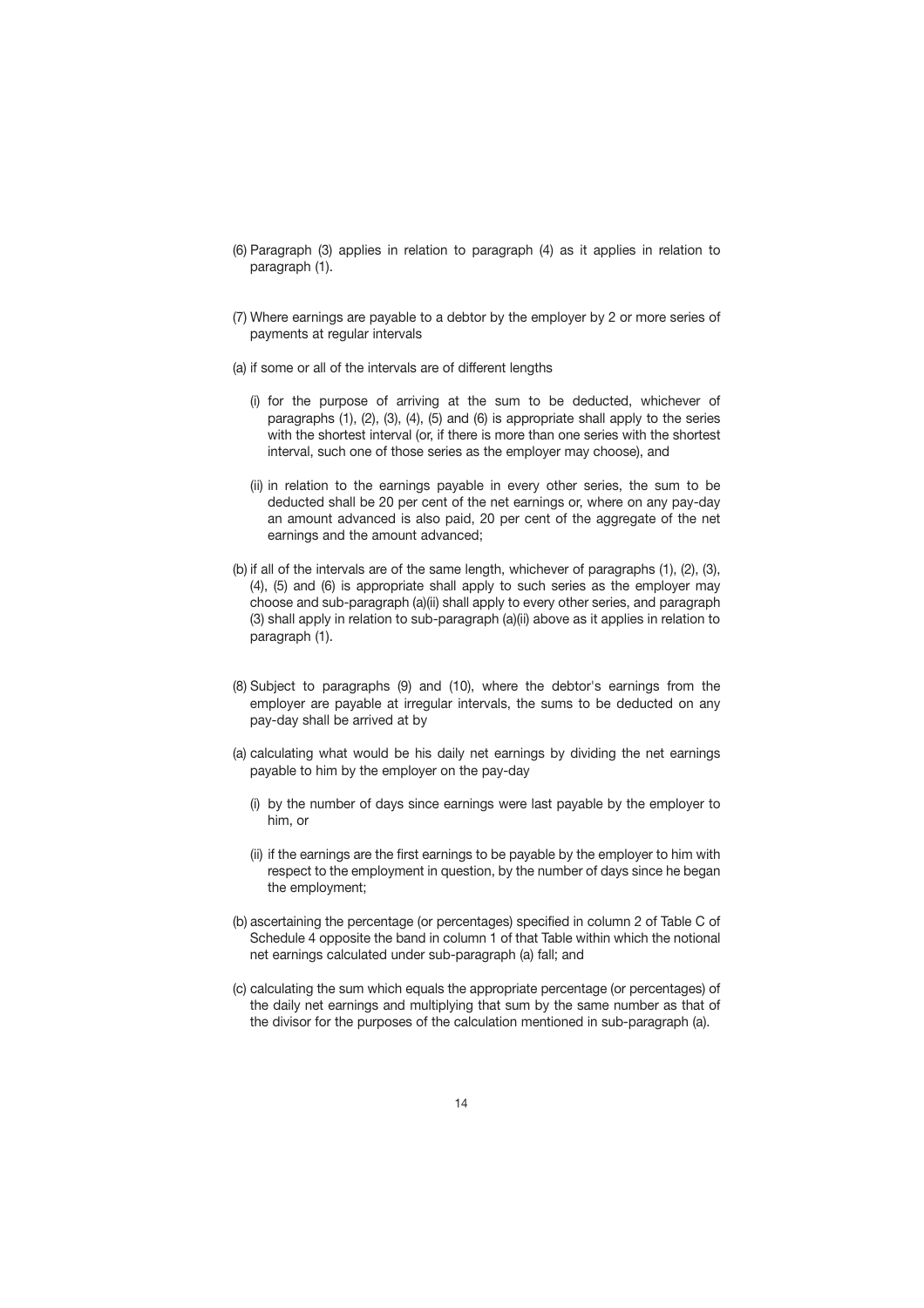- (9) Where on the same pay-day there are payable to the debtor by the employer both earnings payable at regular intervals and earnings which are payable at irregular intervals, for the purpose of arriving at the sum to be deducted on the pay-day under the foregoing provisions of this regulation all the earnings shall be aggregated and treated as earnings payable at the regular interval.
- (10) Where there are earnings payable to the debtor by the employer at regular intervals on one pay-day, and earnings are payable by the employer to him at irregular intervals on a different pay-day, the sum to be deducted on each of the pay-days on which the earnings which are payable at irregular intervals are so payable shall be 20 per cent of the net earnings payable to him on the day.

#### *Attachment of Earnings Orders: Ancillary Powers and Duties of Employers and Others Served*

- **39.**  (1) An employer who deducts and pays amounts under an attachment of earnings order may, on each occasion that he makes such a deduction, also deduct from the debtor's earnings the sum of one pound towards his administrative costs.
	- (2) An employer who deducts and pays amounts under an attachment of earnings order shall, in accordance with paragraph (3), notify the debtor in writing of
		- (a) the total amount of the sums (including sums deducted under paragraph (1) deducted under the order up to the time of the notification; or
		- (b) the total amount of the sums (including sums deducted under paragraph (1)) that will fall to be so deducted after that time.
	- (3) A notification under paragraph (2) must be given at the time that the pay statement given by the employer to the debtor next after a deduction has been made is so given, or if no such statements are usually issued by the employer, as soon as practicable after a deduction has been made.
	- (4) A person on whom a copy of an attachment of earnings order has been served shall, in accordance with paragraph (5), notify in writing the authority which made the order if he does not have the debtor against whom it was made in his employment or the debtor subsequently ceases to be in his employment.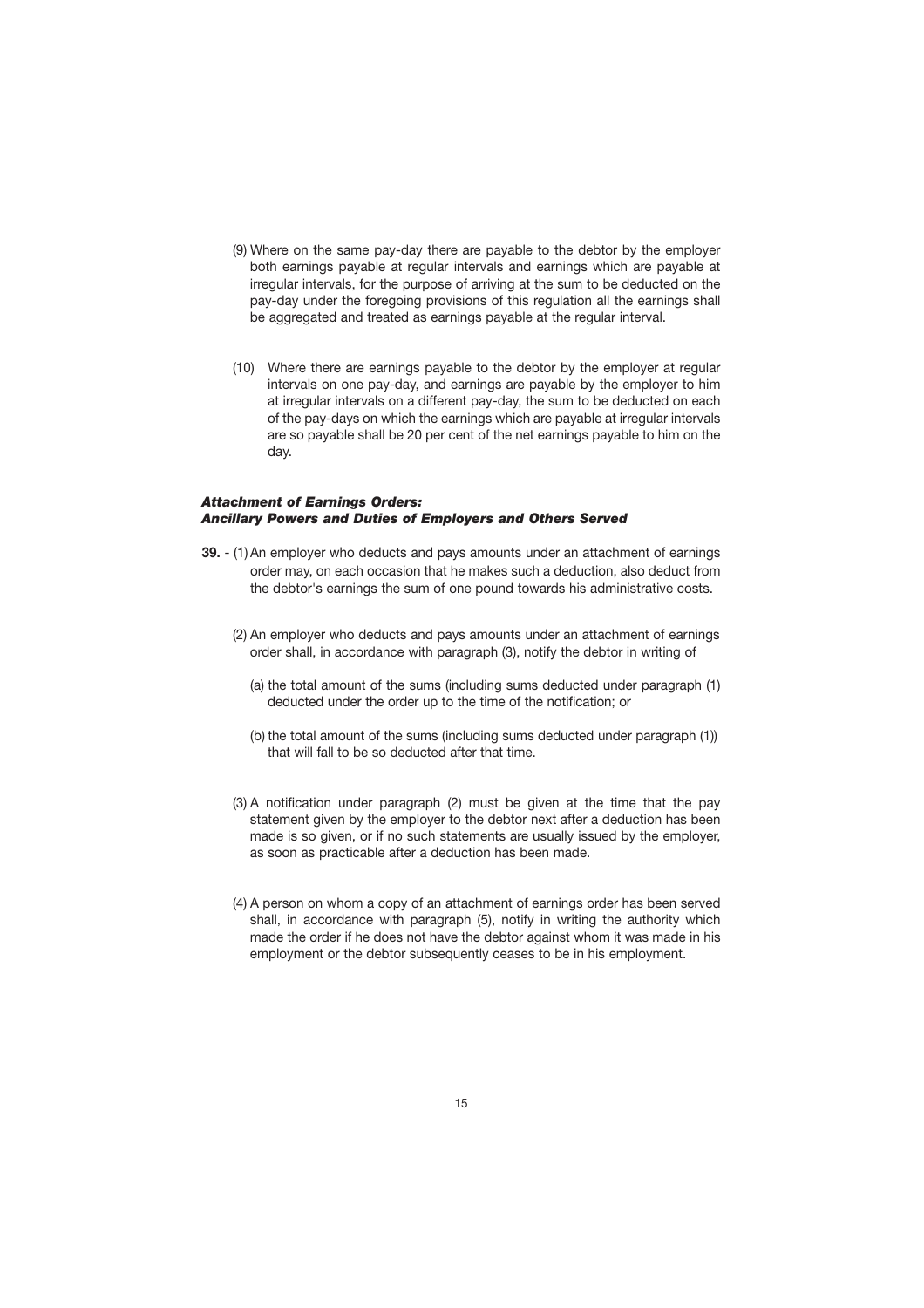- (5) A notification under paragraph (4) must be given within 14 days of the day on which the copy of the order was served on him or the debtor ceased to be in his employment (as the case may be).
- (6) While an attachment of earnings order is in force, any person who becomes the debtor's employer and knows that the order is in force and by what authority it was made shall notify that authority in writing that he is the debtor's employer.
- (7) A notification under paragraph (6) must be given within 14 days of the day on which the debtor became the person's employee or of the day on which the person first knows that the order is in force and the identity of the authority by which it was made, whichever is the later.

#### *Attachment of Earnings Orders: Duties of Debtors*

- **40.**  (1) While an attachment of earnings order is in force, the debtor in respect of whom the order has been made shall notify in writing the authority which made it of each occasion when he leaves an employment or becomes employed or re-employed, and (in a case where he becomes so employed or re-employed) shall include in the notification a statement of
	- (a) his earnings and (so far as he is able) expected earnings from the employment concerned,
	- (b) the deductions and (so far as he is able) expected deductions from such earnings
		- (i) in respect of income tax;
		- (ii) in respect of primary Class 1 contributions under Part 1 of the Social Security Contributions and Benefits Act 1992;
		- (iii) for the purposes of such a superannuation scheme as is mentioned in the definition of "net earnings" in regulation 32(1),
	- (c) the name and address of the employer, and
	- (d) his work or identity number in the employment (if any).
	- (2) A notification under paragraph (1) must be given within 14 days of the day on which the debtor leaves or commences (or recommences) the employment (as the case may be), or (if later) the day on which he is informed by the authority that the order has been made.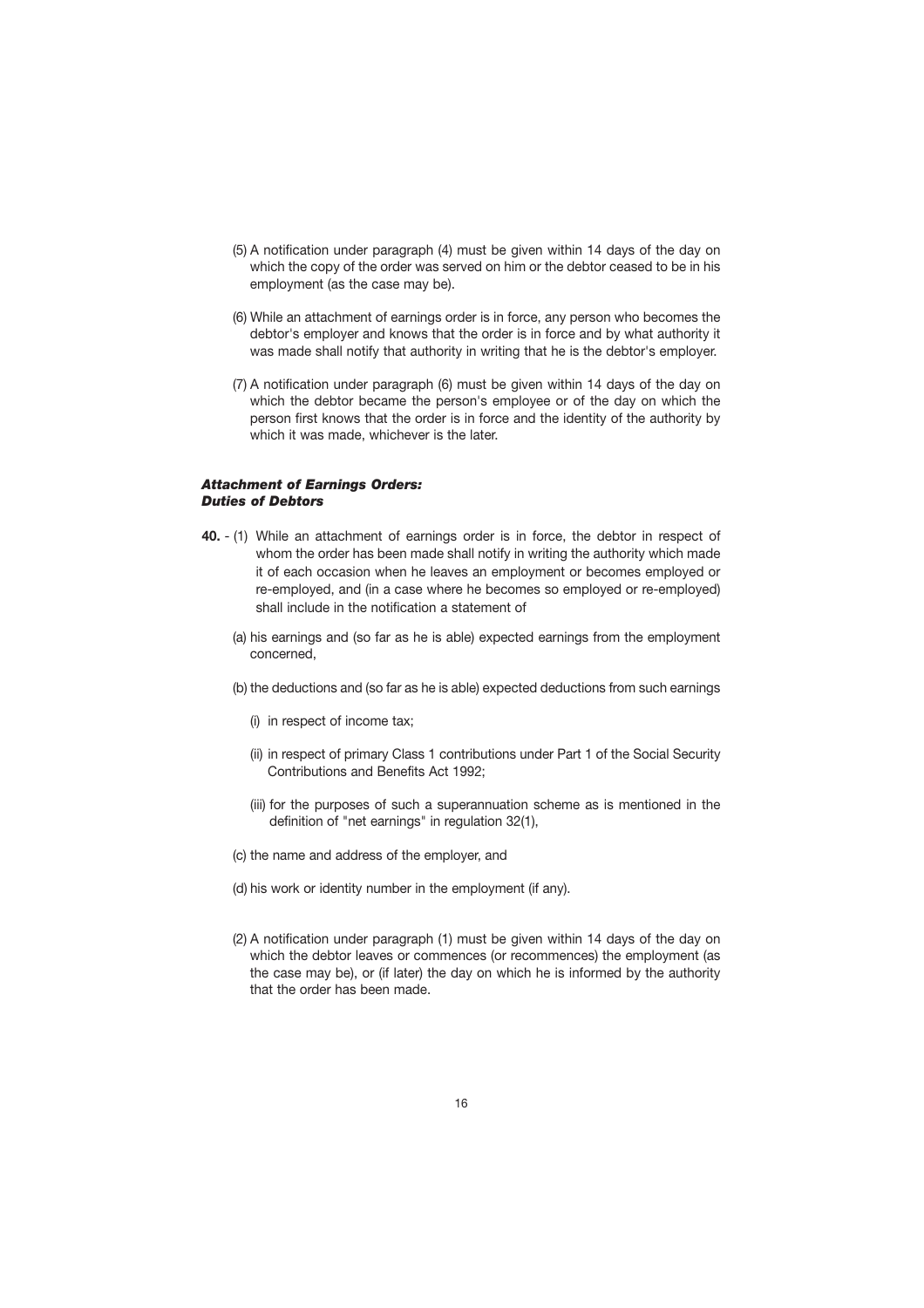#### <span id="page-18-0"></span>*Attachment of Earnings Orders: Ancillary Powers and Duties of Authority*

- **41. -** (1) Where the whole amount to which the attachment of earnings order relates has been paid (whether by attachment of earnings or otherwise), the authority by which it was made shall give notice of the fact to any person who appears to it to have the debtor in his employment and who has been served with a copy of the order.
	- (2) The authority by which an attachment of earnings order was made may, on its own account or on the application of the debtor or an employer of the debtor, make an order discharging the attachment of earnings order; and if it does so it shall give notice of that fact to any person who appears to it to have the debtor in his employment and who has been served with a copy of the order.
	- (3) If an authority serves a copy of an attachment of earnings order in accordance with regulation 37(3), it shall (unless it has previously done so) also serve a copy of the order on the debtor.

#### *Priority Between Attachment of Earnings Orders*

**42. -** (1) Where an employer would be obliged to make deductions on any pay-day for more than one attachment of earnings order, he is required to deal with them according to the respective dates on which they were made. He must thereafter deal with the later order as if the earnings to which it relates were the residue of the debtor's earnings after deductions made in respect of the earlier order.

(2) Where an employer is or would, but for this paragraph, be obliged to comply at any time with an attachment of earnings order made under this Part and an order made under the Attachment of Earnings Act 1971 ("the 1971 Act") (**a**) or the Child Support Act 1991 ("the 1991 Act") (**b**) –

- (a) if the order made under the 1971 Act or, as the case may be, the 1991 Act was made first, whilst it is in force he shall comply only with the order made under the 1971 Act or, as the case may be, the 1991 Act, or
- (b) if the attachment of earnings order made under this Part was made first, whilst it is in force the attachable earnings for the purposes of Schedule 3 to the 1971 Act are to be treated as such of the attachable earnings mentioned in paragraph 3 of that Schedule (c) as remain after deduction of the amount to be deducted under the order made under this Part.

<sup>(</sup>a) 1971 c 32

<sup>(</sup>b) 1991 c.48.

<sup>(</sup>c) Paragraph 3 of Schedule 3 was amended by the Social Security (Consequential Provisions) Act 1975 (c 13), Schedule 2, paragraph 43, the Social Security Pensions Act 1975 c 60), Schedule 5 and the Wages Act 1936 (c.43), Schedule 4, paragraph 4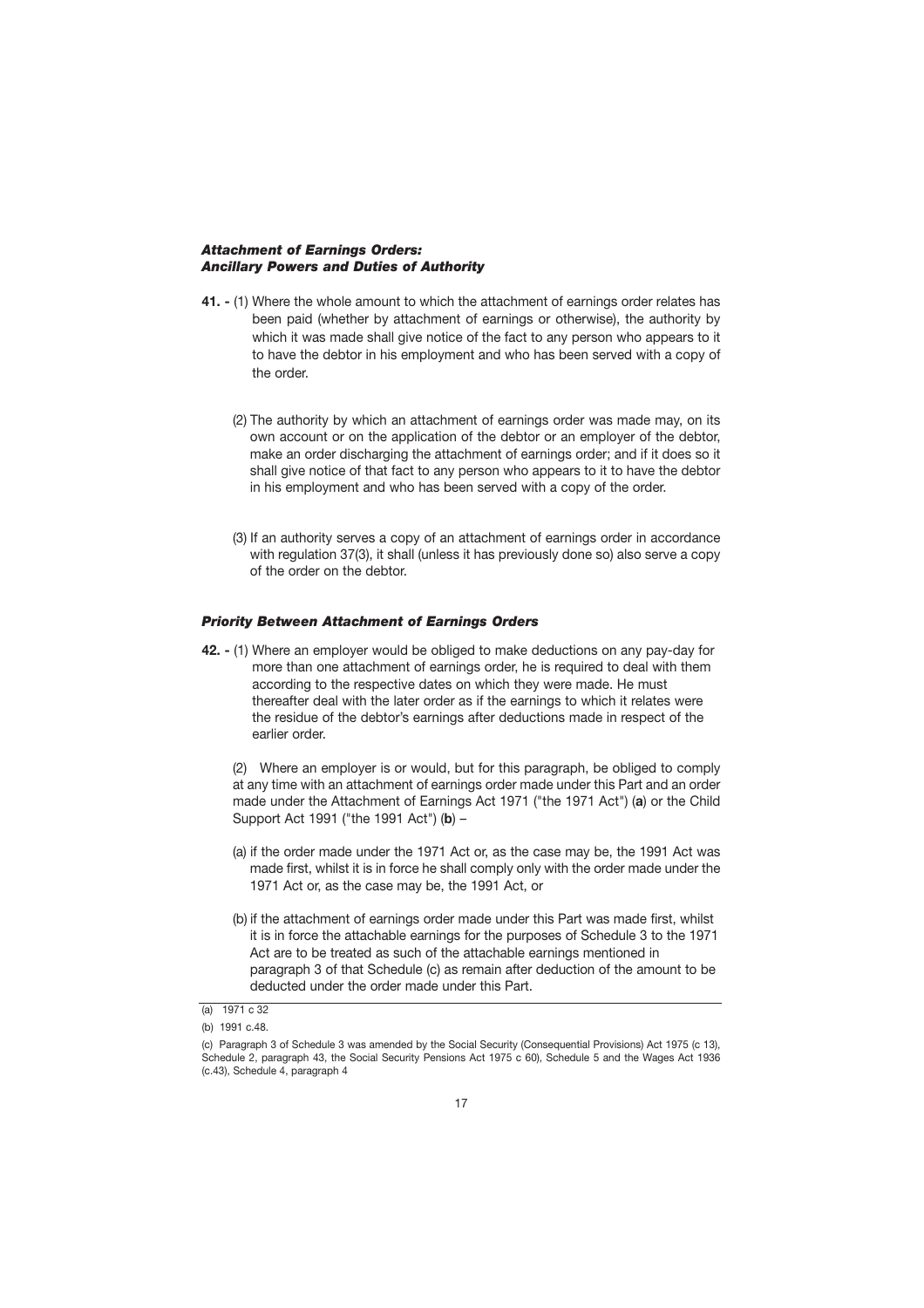## **[Schedule 4](#page-5-0)**

| <b>Deductions to be Made Under Attachment of Earnings Order</b> |  |  |
|-----------------------------------------------------------------|--|--|
|-----------------------------------------------------------------|--|--|

| <b>TABLE A</b><br><b>DEDUCTIONS FROM WEEKLY EARNINGS</b> |                                    |  |  |
|----------------------------------------------------------|------------------------------------|--|--|
| (1)                                                      | 2)                                 |  |  |
| <b>NET EARNINGS</b>                                      | <b>DEDUCTION RATE %</b>            |  |  |
| Not exceeding £75                                        | O                                  |  |  |
| Exceeding £75 but not exceeding £135                     | 3                                  |  |  |
| Exceeding £135 but not exceeding £185                    | 5                                  |  |  |
| Exceeding £185 but not exceeding £225                    | 12                                 |  |  |
| Exceeding £225 but not exceeding £355                    | 17                                 |  |  |
| Exceeding £355 but not exceeding £505                    | 17 in respect of the first £505    |  |  |
| Exceeding £505                                           | and 50 in respect of the remainder |  |  |

#### **TABLE B DEDUCTIONS FROM MONTHLY EARNINGS**

| (1)                                       | '2)                                                                     |
|-------------------------------------------|-------------------------------------------------------------------------|
| <b>NET EARNINGS</b>                       | <b>DEDUCTION RATE %</b>                                                 |
| Not exceeding £300                        | 0                                                                       |
| Exceeding £300 but not exceeding £550     |                                                                         |
| Exceeding £550 but not exceeding £740     | 5                                                                       |
| Exceeding £740 but not exceeding £900     |                                                                         |
| Exceeding £900 but not exceeding £1,420   | 12                                                                      |
| Exceeding £1,420 but not exceeding £2,020 | 17                                                                      |
| Exceeding £2,020                          | 17 in respect of the first £2,020<br>and 50 in respect of the remainder |

| <b>DEDUCTIONS BASED ON DAILY EARNINGS</b> |                                                                      |  |
|-------------------------------------------|----------------------------------------------------------------------|--|
| (1)<br><b>NET EARNINGS</b>                | (2)<br><b>DEDUCTION RATE %</b>                                       |  |
| Not exceeding £11                         | 0                                                                    |  |
| Exceeding £11 but not exceeding £20       | 3                                                                    |  |
| Exceeding £20 but not exceeding £27       | 5                                                                    |  |
| Exceeding £27 but not exceeding £33       |                                                                      |  |
| Exceeding £33 but not exceeding £52       | 12                                                                   |  |
| Exceeding £52 but not exceeding £72       |                                                                      |  |
| Exceeding £72                             | 17 in respect of the first £72<br>and 50 in respect of the remainder |  |

## **TABLE C**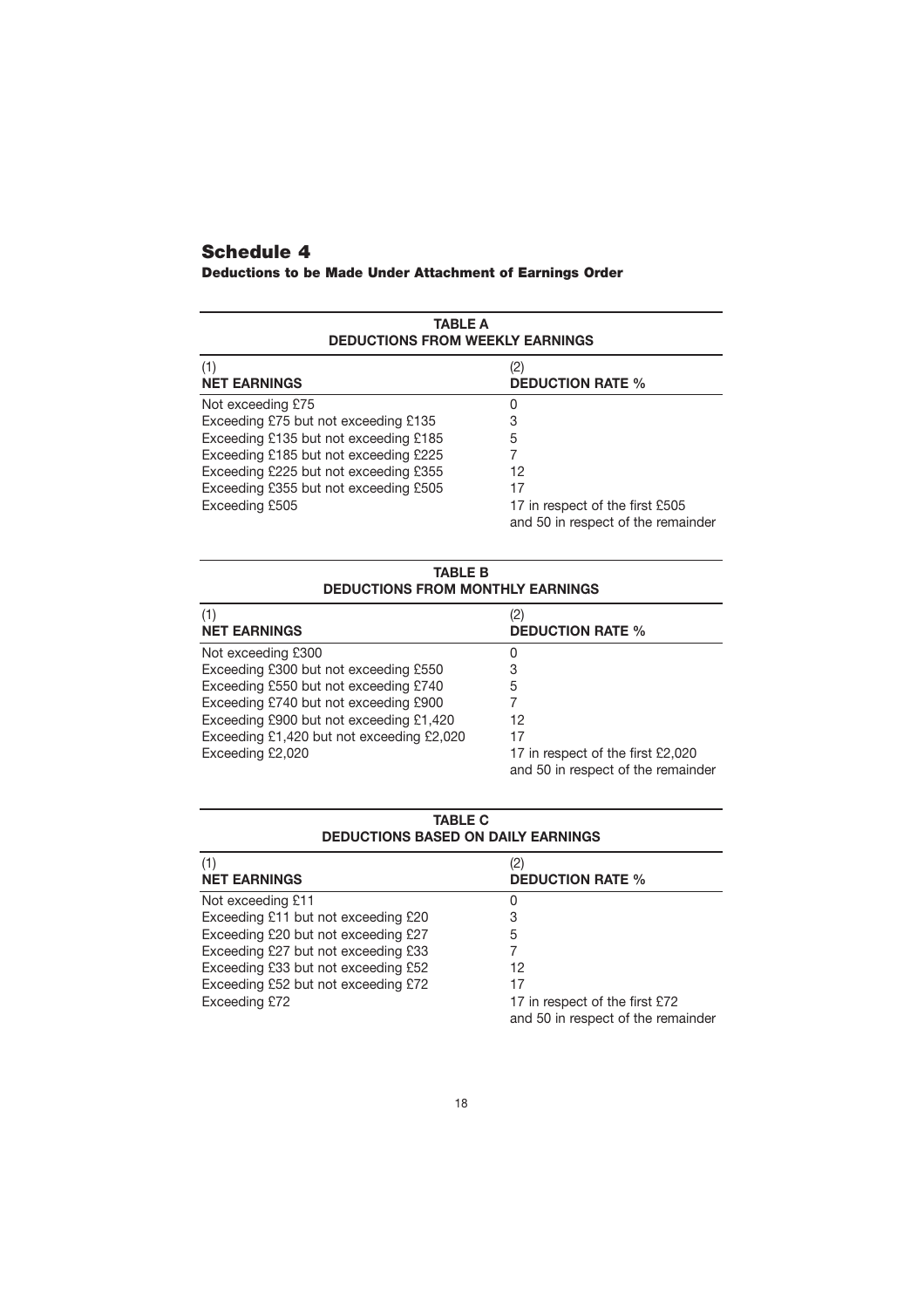#### **Annex B Table A**

#### **Priorities between AEO's where all orders concerned are made post 31.3.93**

|                           |                                | <b>ACTION FOR EMPLOYER</b>                                                                        | <b>RELEVANT REGULATIONS</b>                                                                                                                                                 |
|---------------------------|--------------------------------|---------------------------------------------------------------------------------------------------|-----------------------------------------------------------------------------------------------------------------------------------------------------------------------------|
| Council tax<br><b>AEO</b> | and council<br>tax AEO         | apply AEOs in date order,<br>applying later order to residue<br>of earnings (but see note (3)     | regulation 42(1) of Council Tax (Administration and<br>Enforcement) Regulations (SI 1992/613, as<br>substituted by SI 1992/3008 and 1998/295)                               |
|                           | and 1971 Act<br><b>AEO</b>     | apply AEOs in date order,<br>applying later order to residue<br>of earnings (but see note (1))    | regulation 42(2) of Council Tax (Administration and<br>Enforcement) Regulations (SI 1992/613, as<br>substituted by SI 1992/3008)                                            |
|                           | and Child<br>Support DEO       | apply AEOs in date order,<br>applying later order to<br>residue of earnings                       | regulation 42(2) of Council Tax (Administration and<br>Enforcement) Regulations (SI 1992/613, as<br>substituted by SI 1992/308).                                            |
|                           | and<br>community<br>charge AEO | process CC AEO when<br>received, applying it to<br>residue of earnings                            | net earnings as defined in regulation 27(1) of<br>Community Charge (Administration and<br>Enforcement) Regulations (SI 1989/438, as<br>amended by SI 1992/219 and 1993/775) |
| Community<br>charge AEO   | and<br>community<br>charge AEO | apply AEOs in date order,<br>applying later order to<br>residue of earnings                       | regulation 37A(2) of Community Charge<br>(Administration and Enforcement) Regulations<br>(as inserted into SI 1989/438 by SI 1993/775)                                      |
|                           | and 1971 Act<br><b>AEO</b>     | apply AEOs in date order,<br>applying later order to<br>residue of earnings<br>(but see note (2)) | regulation 37A(3) of Community Charge A & E<br>Regulations (as inserted into SI 1989/438;<br>by SI 1993/775)                                                                |
|                           | and Child<br>Support DEO       | apply AEOs in date order,<br>applying later order to<br>residue of earnings                       | regulation 24 of Child Support (Collection and<br>Enforcement) Regulations (SI 1992/1989)                                                                                   |
|                           | and council<br>tax AEO         | process CT AEO when<br>received applying it to<br>residue of earnings                             | net earnings as defined in regulation 32 of<br>SI 1992/613, as amended by SI 1993/773                                                                                       |

**Note (1):** - an employer shall not deal with a non-priority order' until he has dealt with the council tax AEO or AEOs and any other order under the Attachment of Earnings Act 1971 or section 31(2) of the Child Support Act 1991. In this context a non-priority order' is an order made on or after 1 April 1993 under the 1971 Act either wholly or in part in respect of the payment of a judgment debt or payments under an administration order.

**Note (2):** - an employer shall not deal with a non-priority order' until he has dealt with the community charge AEO or AEOs, and any other order under the Attachment of Earnings Act 1971 or section 31(2) of the Child Support Act 1991. In this context a non-priority order' is an order made on or after 1 April 1993 made either wholly or in part in respect of the payment of a judgment debt or payments under an administration order.

**Note (3):** - an employer shall not action a council tax AEO if there are already two council tax AEOs in payment. The local authority should be notified accordingly.